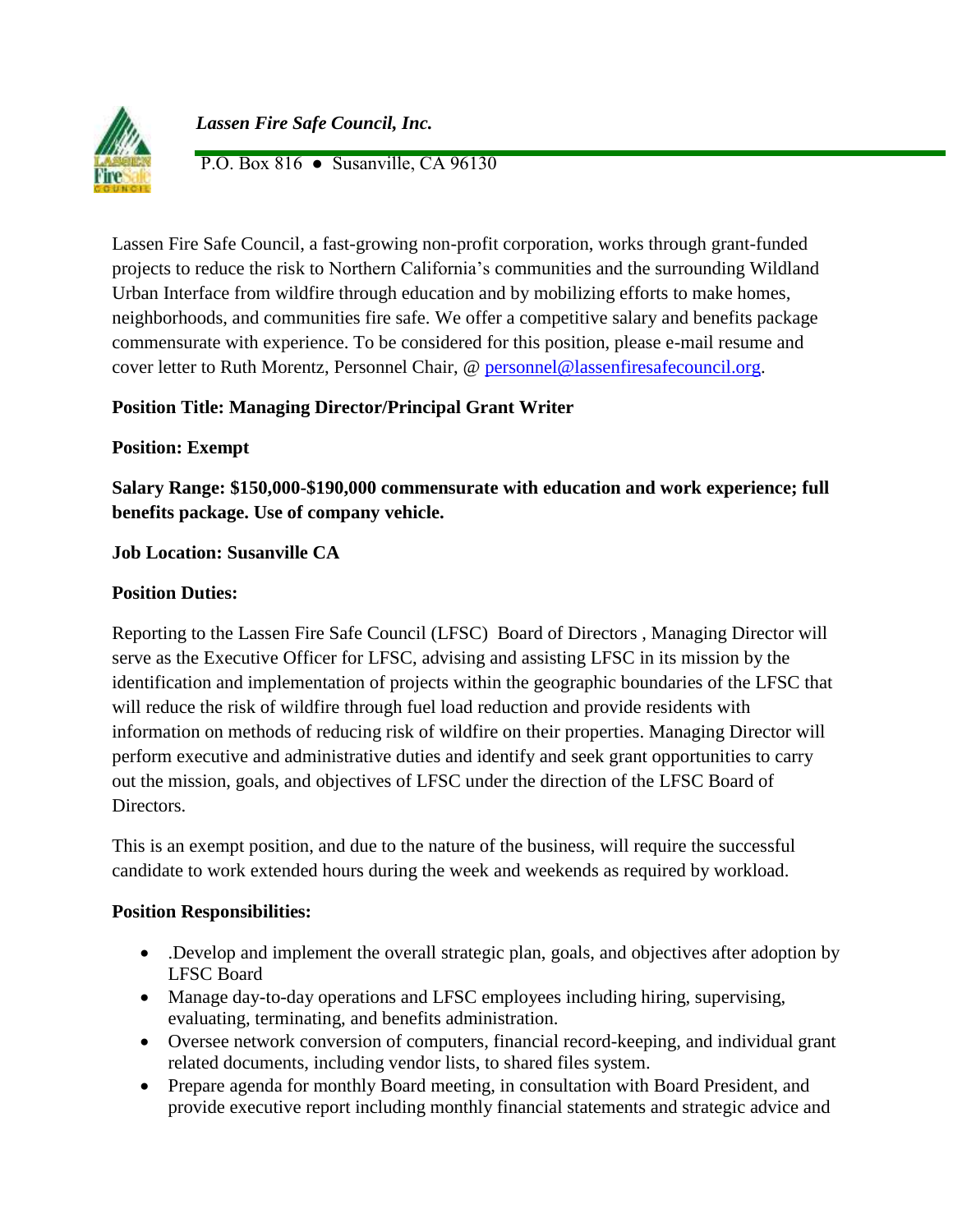updates on any upcoming grant opportunities and the status of all existing grant projects. Actual financial reporting to Board may be given by Finance personnel at Board's discretion.

- Attend any LFSC Board meetings as requested in person, by phone, or electronically.
- As principal grant writer, will identify opportunities and apply for grants supporting LFSC's mission to better protect communities.
- Develop projects that will assist LFSC in implementing its mission.
- Meet with various interest groups, stakeholders, and individuals to develop potential projects meeting organizational goals and objectives at the direction of LFSC.
- Present potential projects and recommendations to LFSC for Board approval.
- Identify sources of funding for Board approved projects.
- Develop and implement the annual Lassen County Community Wildfire Protection Plan (CWPP) by working with communities, agencies, landowners, and other stakeholders.
- Assist in identifying funding sources, developing strategies, authoring concept papers, making presentations, and acting as liaison, interfacing with necessary agencies on LFSC's behalf.
- Responsible for overall project management of any and all grants sought and awarded to LFSC.
	- o Advise LFSC Board of grant funding opportunities and the writing of grant requests for approved opportunities.
	- o Writing grant proposals in conjunction with contracted specialists and LFSC staff.
	- o Respond to any request for additional information from funding sources.
	- o For awarded grants, acting as LFSC Point of Contact for each project, responsible for overseeing day-to-day management of grant projects including identifying scope of work and timeline, developing and presenting a written budget for each project for Board approval, advising LFSC in reviewing bid submissions, writing contracts for selected bidders, assigning and scheduling contractors, overseeing contractors performing work to ensure work is on time and on budget, conducting site visits and meetings with contractors, administering and overseeing financial reporting and accurate cost allocation and reporting for each project; ensuring accurate cost allocation to each project under management.
- Inform LFSC Board of environmental, regulatory, or legislative factors that may impact the mission of the LFSC and advise on course of action. Develop and implement strategies to address issues of concern to LFSC.
- Represent LFSC in making presentations and requests to the Lassen County Board of Supervisors.
- Advise and assist Day/Lassen Bench Fire Safe Council to meet its goals and objectives, to ensure a productive interface with the overall area mission of LFSC and serve on their Board of Directors as Director.
- Oversee software, computers, global positioning/global information systems and weather monitoring equipment, other devices to ensure the operations of the LFSC are efficient and effective in implementing its goals and objectives.